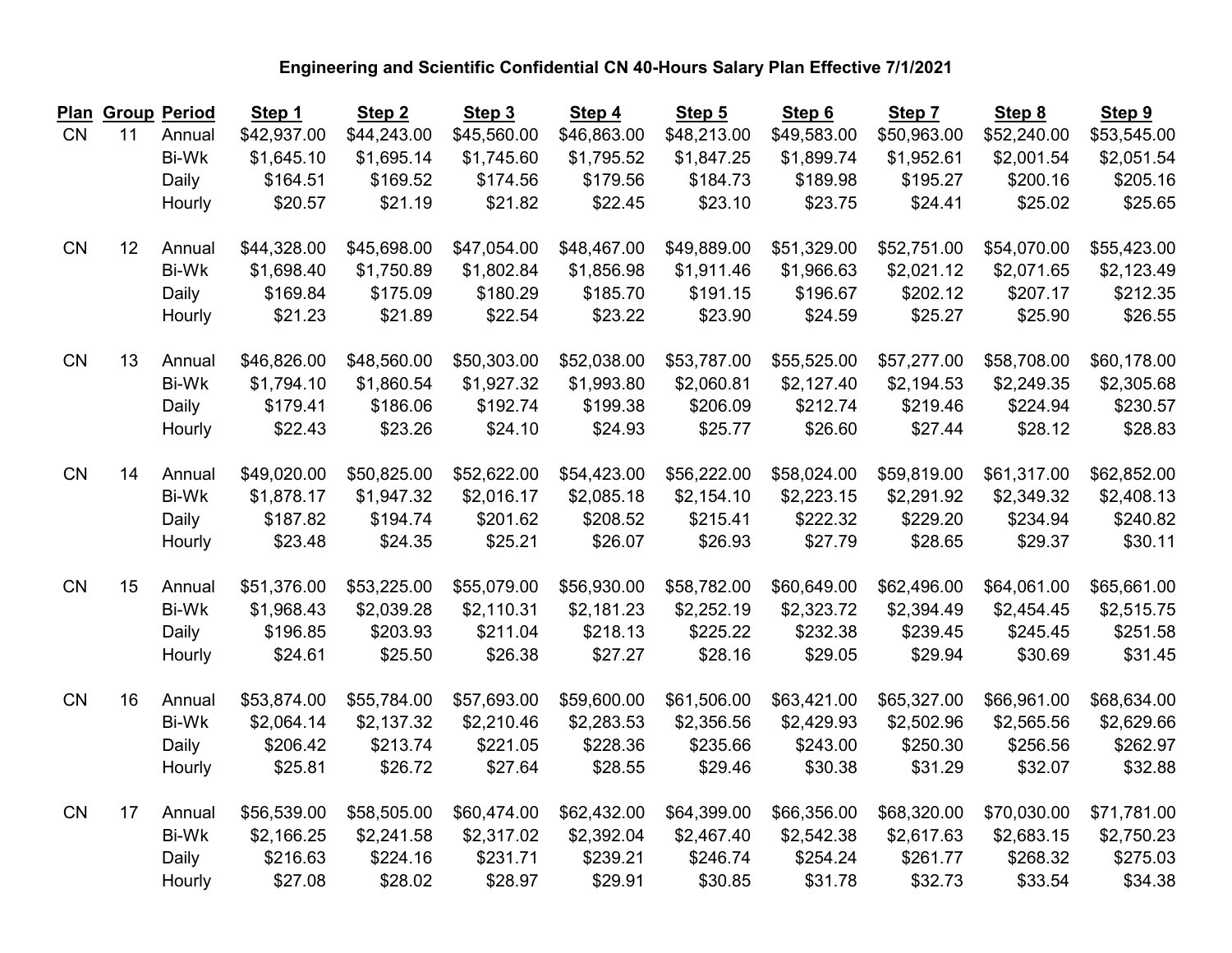| <u>Plan</u> |    | <b>Group Period</b> | Step 1      | Step <sub>2</sub> | Step 3      | Step 4      | Step 5      | Step 6      | Step 7      | Step 8      | Step 9      |
|-------------|----|---------------------|-------------|-------------------|-------------|-------------|-------------|-------------|-------------|-------------|-------------|
| <b>CN</b>   | 18 | Annual              | \$59,394.00 | \$61,411.00       | \$63,421.00 | \$65,438.00 | \$67,441.00 | \$69,454.00 | \$71,462.00 | \$73,256.00 | \$75,086.00 |
|             |    | <b>Bi-Wk</b>        | \$2,275.64  | \$2,352.92        | \$2,429.93  | \$2,507.21  | \$2,583.95  | \$2,661.08  | \$2,738.01  | \$2,806.75  | \$2,876.86  |
|             |    | Daily               | \$227.57    | \$235.30          | \$243.00    | \$250.73    | \$258.40    | \$266.11    | \$273.81    | \$280.68    | \$287.69    |
|             |    | Hourly              | \$28.45     | \$29.42           | \$30.38     | \$31.35     | \$32.30     | \$33.27     | \$34.23     | \$35.09     | \$35.97     |
| <b>CN</b>   | 19 | Annual              | \$62,318.00 | \$64,399.00       | \$66,466.00 | \$68,541.00 | \$70,607.00 | \$72,675.00 | \$74,745.00 | \$76,617.00 | \$78,533.00 |
|             |    | Bi-Wk               | \$2,387.67  | \$2,467.40        | \$2,546.60  | \$2,626.10  | \$2,705.25  | \$2,784.49  | \$2,863.80  | \$2,935.52  | \$3,008.93  |
|             |    | Daily               | \$238.77    | \$246.74          | \$254.66    | \$262.61    | \$270.53    | \$278.45    | \$286.38    | \$293.56    | \$300.90    |
|             |    | Hourly              | \$29.85     | \$30.85           | \$31.84     | \$32.83     | \$33.82     | \$34.81     | \$35.80     | \$36.70     | \$37.62     |
| CN          | 20 | Annual              | \$65,496.00 | \$67,618.00       | \$69,735.00 | \$71,853.00 | \$73,970.00 | \$76,090.00 | \$78,210.00 | \$80,167.00 | \$82,172.00 |
|             |    | Bi-Wk               | \$2,509.43  | \$2,590.73        | \$2,671.84  | \$2,752.99  | \$2,834.10  | \$2,915.33  | \$2,996.56  | \$3,071.54  | \$3,148.36  |
|             |    | Daily               | \$250.95    | \$259.08          | \$267.19    | \$275.30    | \$283.41    | \$291.54    | \$299.66    | \$307.16    | \$314.84    |
|             |    | Hourly              | \$31.37     | \$32.39           | \$33.40     | \$34.42     | \$35.43     | \$36.45     | \$37.46     | \$38.40     | \$39.36     |
| CN          | 21 | Annual              | \$68,721.00 | \$70,907.00       | \$73,083.00 | \$75,258.00 | \$77,443.00 | \$79,617.00 | \$81,804.00 | \$83,852.00 | \$85,948.00 |
|             |    | Bi-Wk               | \$2,632.99  | \$2,716.75        | \$2,800.12  | \$2,883.45  | \$2,967.17  | \$3,050.46  | \$3,134.26  | \$3,212.73  | \$3,293.03  |
|             |    | Daily               | \$263.30    | \$271.68          | \$280.02    | \$288.35    | \$296.72    | \$305.05    | \$313.43    | \$321.28    | \$329.31    |
|             |    | Hourly              | \$32.92     | \$33.96           | \$35.01     | \$36.05     | \$37.09     | \$38.14     | \$39.18     | \$40.16     | \$41.17     |
| <b>CN</b>   | 22 | Annual              | \$70,607.00 | \$73,190.00       | \$75,783.00 | \$78,363.00 | \$80,953.00 | \$83,538.00 | \$86,124.00 | \$88,279.00 | \$90,486.00 |
|             |    | Bi-Wk               | \$2,705.25  | \$2,804.22        | \$2,903.57  | \$3,002.42  | \$3,101.65  | \$3,200.69  | \$3,299.78  | \$3,382.34  | \$3,466.90  |
|             |    | Daily               | \$270.53    | \$280.43          | \$290.36    | \$300.25    | \$310.17    | \$320.07    | \$329.98    | \$338.24    | \$346.69    |
|             |    | Hourly              | \$33.82     | \$35.06           | \$36.30     | \$37.54     | \$38.78     | \$40.01     | \$41.25     | \$42.28     | \$43.34     |
| CN          | 23 | Annual              | \$73,949.00 | \$76,646.00       | \$79,333.00 | \$82,035.00 | \$84,726.00 | \$87,422.00 | \$90,118.00 | \$92,370.00 | \$94,683.00 |
|             |    | <b>Bi-Wk</b>        | \$2,833.30  | \$2,936.63        | \$3,039.58  | \$3,143.11  | \$3,246.21  | \$3,349.51  | \$3,452.80  | \$3,539.09  | \$3,627.71  |
|             |    | Daily               | \$283.33    | \$293.67          | \$303.96    | \$314.32    | \$324.63    | \$334.96    | \$345.28    | \$353.91    | \$362.78    |
|             |    | Hourly              | \$35.42     | \$36.71           | \$38.00     | \$39.29     | \$40.58     | \$41.87     | \$43.16     | \$44.24     | \$45.35     |
| CN          | 24 | Annual              | \$77,503.00 | \$80,313.00       | \$83,121.00 | \$85,934.00 | \$88,739.00 | \$91,543.00 | \$94,356.00 | \$96,714.00 | \$99,132.00 |
|             |    | Bi-Wk               | \$2,969.47  | \$3,077.13        | \$3,184.72  | \$3,292.50  | \$3,399.97  | \$3,507.40  | \$3,615.18  | \$3,705.52  | \$3,798.17  |
|             |    | Daily               | \$296.95    | \$307.72          | \$318.48    | \$329.25    | \$340.00    | \$350.74    | \$361.52    | \$370.56    | \$379.82    |
|             |    | Hourly              | \$37.12     | \$38.47           | \$39.81     | \$41.16     | \$42.50     | \$43.85     | \$45.19     | \$46.32     | \$47.48     |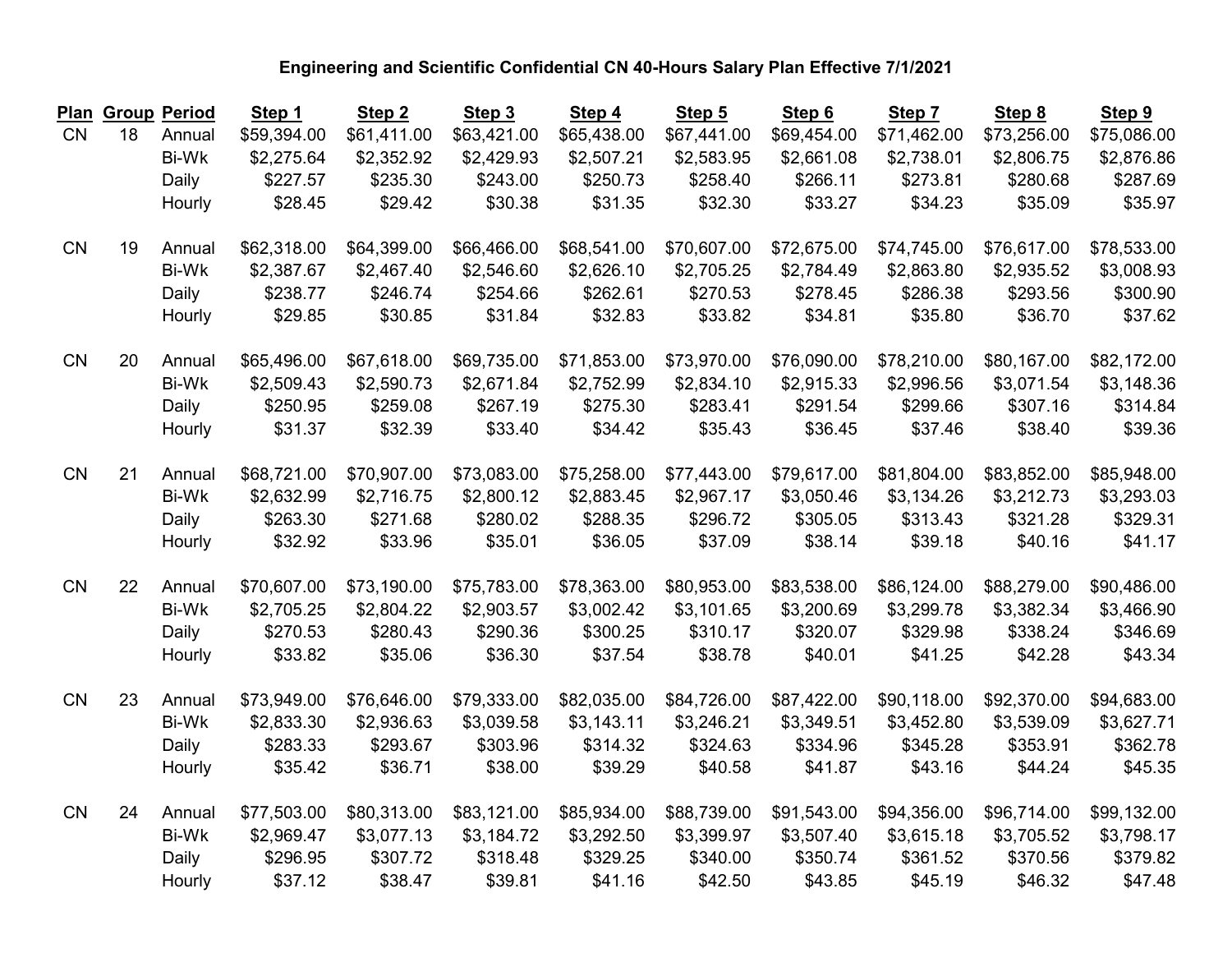| Plan      |    | <b>Group Period</b> | Step 1      | Step <sub>2</sub>                                                                                                    | Step 3      | Step 4      | Step 5                   | Step 6      | Step 7     | Step 8                                                                                                 | Step 9     |
|-----------|----|---------------------|-------------|----------------------------------------------------------------------------------------------------------------------|-------------|-------------|--------------------------|-------------|------------|--------------------------------------------------------------------------------------------------------|------------|
| <b>CN</b> | 25 | Annual              | \$81,292.00 | \$84,206.00                                                                                                          | \$87,109.00 | \$90,021.00 | \$92,942.00              | \$95,854.00 |            | \$98,761.00 \$101,229.00 \$103,763.00                                                                  |            |
|           |    | Bi-Wk               | \$3,114.64  | \$3,226.29                                                                                                           | \$3,337.51  | \$3,449.09  | \$3,561.00               | \$3,672.57  | \$3,783.95 | \$3,878.51                                                                                             | \$3,975.60 |
|           |    | Daily               | \$311.47    | \$322.63                                                                                                             | \$333.76    | \$344.91    | \$356.10                 | \$367.26    | \$378.40   | \$387.86                                                                                               | \$397.56   |
|           |    | Hourly              | \$38.94     | \$40.33                                                                                                              | \$41.72     | \$43.12     | \$44.52                  | \$45.91     | \$47.30    | \$48.49                                                                                                | \$49.70    |
| <b>CN</b> | 26 | Annual              | \$85,295.00 | \$88,316.00                                                                                                          | \$91,342.00 | \$94,356.00 |                          |             |            | \$97,375.00 \$100,398.00 \$103,411.00 \$105,995.00 \$108,645.00                                        |            |
|           |    | <b>Bi-Wk</b>        | \$3,268.01  | \$3,383.76                                                                                                           | \$3,499.70  | \$3,615.18  | \$3,730.85               | \$3,846.67  | \$3,962.11 | \$4,061.12                                                                                             | \$4,162.65 |
|           |    | Daily               | \$326.81    | \$338.38                                                                                                             | \$349.97    | \$361.52    | \$373.09                 | \$384.67    | \$396.22   | \$406.12                                                                                               | \$416.27   |
|           |    | Hourly              | \$40.86     | \$42.30                                                                                                              | \$43.75     | \$45.19     | \$46.64                  | \$48.09     | \$49.53    | \$50.77                                                                                                | \$52.04    |
| CN        | 27 | Annual              | \$89,523.00 | \$92,654.00                                                                                                          | \$95,781.00 |             | \$98,897.00 \$102,025.00 |             |            | \$105,148.00 \$108,279.00 \$110,984.00 \$113,761.00                                                    |            |
|           |    | <b>Bi-Wk</b>        | \$3,430.00  | \$3,549.97                                                                                                           | \$3,669.78  | \$3,789.16  | \$3,909.01               | \$4,028.66  | \$4,148.63 | \$4,252.27                                                                                             | \$4,358.66 |
|           |    | Daily               | \$343.00    | \$355.00                                                                                                             | \$366.98    | \$378.92    | \$390.91                 | \$402.87    | \$414.87   | \$425.23                                                                                               | \$435.87   |
|           |    | Hourly              | \$42.88     | \$44.38                                                                                                              | \$45.88     | \$47.37     | \$48.87                  | \$50.36     | \$51.86    | \$53.16                                                                                                | \$54.49    |
| CN        | 28 | Annual              | \$94,045.00 |                                                                                                                      |             |             |                          |             |            | \$97,280.00 \$100,517.00 \$103,758.00 \$106,981.00 \$110,215.00 \$113,446.00 \$116,283.00 \$119,192.00 |            |
|           |    | Bi-Wk               | \$3,603.26  | \$3,727.21                                                                                                           | \$3,851.23  | \$3,975.41  | \$4,098.89               | \$4,222.80  | \$4,346.60 | \$4,455.29                                                                                             | \$4,566.75 |
|           |    | Daily               | \$360.33    | \$372.73                                                                                                             | \$385.13    | \$397.55    | \$409.89                 | \$422.28    | \$434.66   | \$445.53                                                                                               | \$456.68   |
|           |    | Hourly              | \$45.05     | \$46.60                                                                                                              | \$48.15     | \$49.70     | \$51.24                  | \$52.79     | \$54.34    | \$55.70                                                                                                | \$57.09    |
| CN        | 29 | Annual              | \$94,948.00 |                                                                                                                      |             |             |                          |             |            | \$98,515.00 \$102,077.00 \$105,643.00 \$109,202.00 \$112,768.00 \$116,326.00 \$119,235.00 \$122,217.00 |            |
|           |    | <b>Bi-Wk</b>        | \$3,637.86  | \$3,774.53                                                                                                           | \$3,911.00  | \$4,047.63  | \$4,183.99               | \$4,320.62  | \$4,456.94 | \$4,568.40                                                                                             | \$4,682.65 |
|           |    | Daily               | \$363.79    | \$377.46                                                                                                             | \$391.10    | \$404.77    | \$418.40                 | \$432.07    | \$445.70   | \$456.84                                                                                               | \$468.27   |
|           |    | Hourly              | \$45.48     | \$47.19                                                                                                              | \$48.89     | \$50.60     | \$52.30                  | \$54.01     | \$55.72    | \$57.11                                                                                                | \$58.54    |
| CN        | 30 | Annual              |             | \$98,761.00 \$102,429.00 \$106,103.00 \$109,760.00 \$113,420.00 \$117,089.00 \$120,765.00 \$123,783.00 \$126,877.00  |             |             |                          |             |            |                                                                                                        |            |
|           |    | Bi-Wk               | \$3,783.95  | \$3,924.49                                                                                                           | \$4,065.25  | \$4,205.37  | \$4,345.60               | \$4,486.17  | \$4,627.02 | \$4,742.65                                                                                             | \$4,861.19 |
|           |    | Daily               | \$378.40    | \$392.45                                                                                                             | \$406.53    | \$420.54    | \$434.56                 | \$448.62    | \$462.71   | \$474.27                                                                                               | \$486.12   |
|           |    | Hourly              | \$47.30     | \$49.06                                                                                                              | \$50.82     | \$52.57     | \$54.32                  | \$56.08     | \$57.84    | \$59.29                                                                                                | \$60.77    |
| CN        | 31 | Annual              |             | \$102,723.00 \$106,500.00 \$110,277.00 \$114,047.00 \$117,825.00 \$121,598.00 \$125,375.00 \$128,510.00 \$131,721.00 |             |             |                          |             |            |                                                                                                        |            |
|           |    | Bi-Wk               | \$3,935.75  | \$4,080.46                                                                                                           | \$4,225.18  | \$4,369.62  | \$4,514.37               | \$4,658.93  | \$4,803.64 | \$4,923.76                                                                                             | \$5,046.79 |
|           |    | Daily               | \$393.58    | \$408.05                                                                                                             | \$422.52    | \$436.97    | \$451.44                 | \$465.90    | \$480.37   | \$492.38                                                                                               | \$504.68   |
|           |    | Hourly              | \$49.20     | \$51.01                                                                                                              | \$52.82     | \$54.63     | \$56.43                  | \$58.24     | \$60.05    | \$61.55                                                                                                | \$63.09    |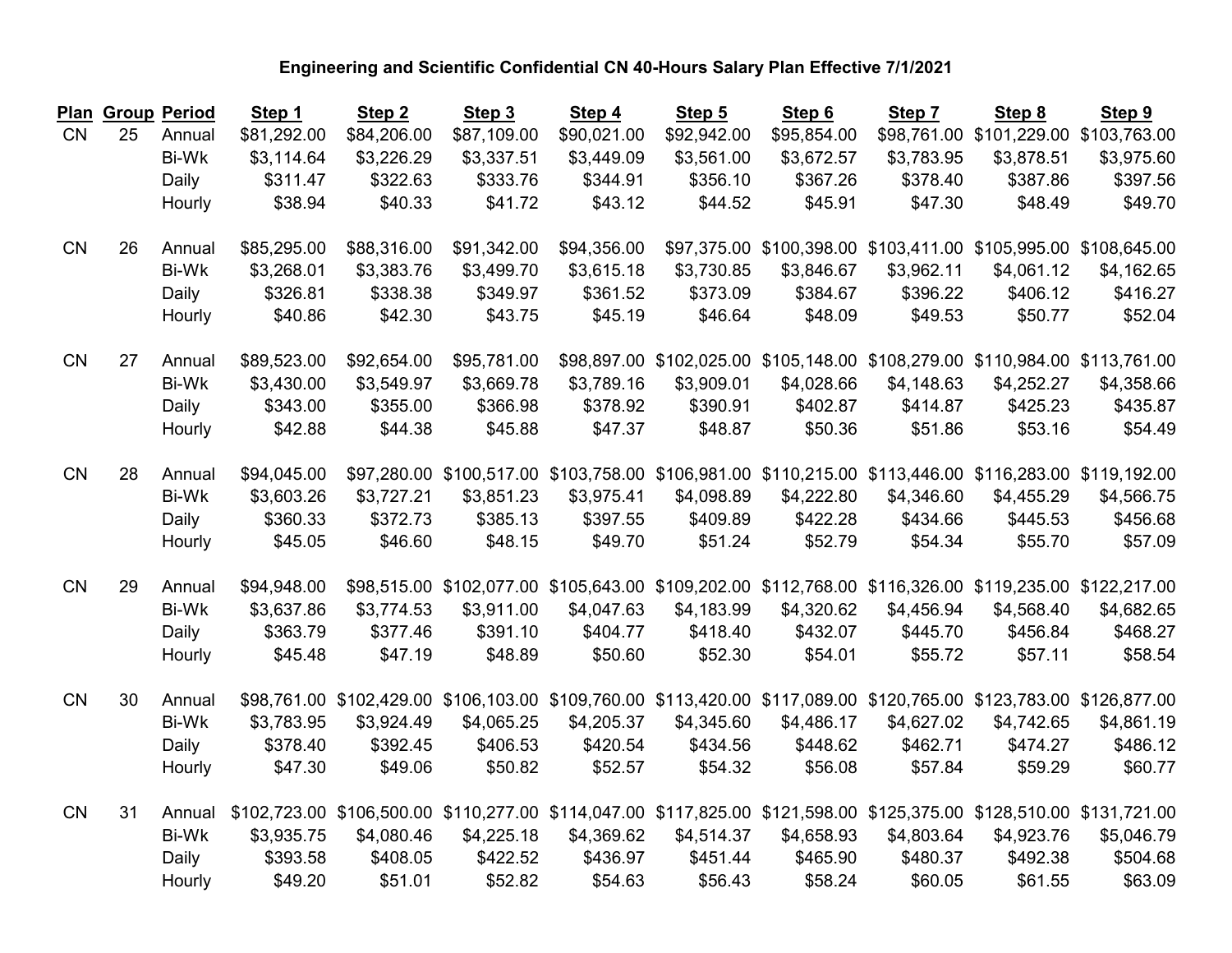| Plan      | <b>Group Period</b> |              | Step 1     | Step <sub>2</sub>                      | Step 3     | Step 4     | Step 5     | Step 6     | Step 7     | Step 8                                                                                                               | Step 9     |
|-----------|---------------------|--------------|------------|----------------------------------------|------------|------------|------------|------------|------------|----------------------------------------------------------------------------------------------------------------------|------------|
| <b>CN</b> | 32                  | Annual       |            | \$106,843.00 \$110,719.00 \$114,593.00 |            |            |            |            |            | \$118,477.00 \$122,357.00 \$126,231.00 \$130,120.00 \$133,375.00 \$136,712.00                                        |            |
|           |                     | <b>Bi-Wk</b> | \$4,093.61 | \$4,242.11                             | \$4,390.54 | \$4,539.35 | \$4,688.01 | \$4,836.44 | \$4,985.45 | \$5,110.16                                                                                                           | \$5,238.01 |
|           |                     | Daily        | \$409.37   | \$424.22                               | \$439.06   | \$453.94   | \$468.81   | \$483.65   | \$498.55   | \$511.02                                                                                                             | \$523.81   |
|           |                     | Hourly       | \$51.18    | \$53.03                                | \$54.89    | \$56.75    | \$58.61    | \$60.46    | \$62.32    | \$63.88                                                                                                              | \$65.48    |
| <b>CN</b> | 33                  | Annual       |            |                                        |            |            |            |            |            | \$111,141.00 \$115,130.00 \$119,115.00 \$123,101.00 \$127,092.00 \$131,076.00 \$135,074.00 \$138,450.00 \$141,914.00 |            |
|           |                     | <b>Bi-Wk</b> | \$4,258.28 | \$4,411.12                             | \$4,563.80 | \$4,716.52 | \$4,869.43 | \$5,022.07 | \$5,175.25 | \$5,304.60                                                                                                           | \$5,437.32 |
|           |                     | Daily        | \$425.83   | \$441.12                               | \$456.38   | \$471.66   | \$486.95   | \$502.21   | \$517.53   | \$530.46                                                                                                             | \$543.74   |
|           |                     | Hourly       | \$53.23    | \$55.14                                | \$57.05    | \$58.96    | \$60.87    | \$62.78    | \$64.70    | \$66.31                                                                                                              | \$67.97    |
| <b>CN</b> | 34                  | Annual       |            |                                        |            |            |            |            |            | \$115,718.00 \$119,816.00 \$123,910.00 \$128,009.00 \$132,102.00 \$136,202.00 \$140,287.00 \$143,798.00 \$147,392.00 |            |
|           |                     | <b>Bi-Wk</b> | \$4,433.64 | \$4,590.66                             | \$4,747.51 | \$4,904.56 | \$5,061.38 | \$5,218.47 | \$5,374.99 | \$5,509.51                                                                                                           | \$5,647.21 |
|           |                     | Daily        | \$443.37   | \$459.07                               | \$474.76   | \$490.46   | \$506.14   | \$521.85   | \$537.50   | \$550.96                                                                                                             | \$564.73   |
|           |                     | Hourly       | \$55.43    | \$57.39                                | \$59.35    | \$61.31    | \$63.27    | \$65.24    | \$67.19    | \$68.87                                                                                                              | \$70.60    |
| <b>CN</b> | 35                  | Annual       |            |                                        |            |            |            |            |            | \$120,474.00 \$124,674.00 \$128,873.00 \$133,078.00 \$137,273.00 \$141,467.00 \$145,678.00 \$149,316.00 \$153,051.00 |            |
|           |                     | Bi-Wk        | \$4,615.87 | \$4,776.79                             | \$4,937.67 | \$5,098.78 | \$5,259.51 | \$5,420.20 | \$5,581.54 | \$5,720.92                                                                                                           | \$5,864.03 |
|           |                     | Daily        | \$461.59   | \$477.68                               | \$493.77   | \$509.88   | \$525.96   | \$542.02   | \$558.16   | \$572.10                                                                                                             | \$586.41   |
|           |                     | Hourly       | \$57.70    | \$59.71                                | \$61.73    | \$63.74    | \$65.75    | \$67.76    | \$69.77    | \$71.52                                                                                                              | \$73.31    |
| CN        | 36                  | Annual       |            |                                        |            |            |            |            |            | \$125,483.00 \$129,787.00 \$134,100.00 \$138,405.00 \$142,717.00 \$147,019.00 \$151,330.00 \$155,115.00 \$158,989.00 |            |
|           |                     | <b>Bi-Wk</b> | \$4,807.78 | \$4,972.69                             | \$5,137.94 | \$5,302.88 | \$5,468.09 | \$5,632.92 | \$5,798.09 | \$5,943.11                                                                                                           | \$6,091.54 |
|           |                     | Daily        | \$480.78   | \$497.27                               | \$513.80   | \$530.29   | \$546.81   | \$563.30   | \$579.81   | \$594.32                                                                                                             | \$609.16   |
|           |                     | Hourly       | \$60.10    | \$62.16                                | \$64.23    | \$66.29    | \$68.36    | \$70.42    | \$72.48    | \$74.29                                                                                                              | \$76.15    |
| CN        | 37                  | Annual       |            |                                        |            |            |            |            |            | \$130,689.00 \$135,114.00 \$139,540.00 \$143,968.00 \$148,398.00 \$152,824.00 \$157,250.00 \$161,181.00 \$165,210.00 |            |
|           |                     | <b>Bi-Wk</b> | \$5,007.25 | \$5,176.79                             | \$5,346.37 | \$5,516.02 | \$5,685.75 | \$5,855.33 | \$6,024.91 | \$6,175.52                                                                                                           | \$6,329.89 |
|           |                     | Daily        | \$500.73   | \$517.68                               | \$534.64   | \$551.61   | \$568.58   | \$585.54   | \$602.50   | \$617.56                                                                                                             | \$632.99   |
|           |                     | Hourly       | \$62.60    | \$64.71                                | \$66.83    | \$68.96    | \$71.08    | \$73.20    | \$75.32    | \$77.20                                                                                                              | \$79.13    |
| CN        | 38                  | Annual       |            |                                        |            |            |            |            |            | \$136,084.00 \$140,608.00 \$145,143.00 \$149,670.00 \$154,204.00 \$158,729.00 \$163,264.00 \$167,343.00 \$171,526.00 |            |
|           |                     | Bi-Wk        | \$5,213.95 | \$5,387.28                             | \$5,561.04 | \$5,734.49 | \$5,908.20 | \$6,081.58 | \$6,255.33 | \$6,411.61                                                                                                           | \$6,571.88 |
|           |                     | Daily        | \$521.40   | \$538.73                               | \$556.11   | \$573.45   | \$590.82   | \$608.16   | \$625.54   | \$641.17                                                                                                             | \$657.19   |
|           |                     | Hourly       | \$65.18    | \$67.35                                | \$69.52    | \$71.69    | \$73.86    | \$76.02    | \$78.20    | \$80.15                                                                                                              | \$82.15    |